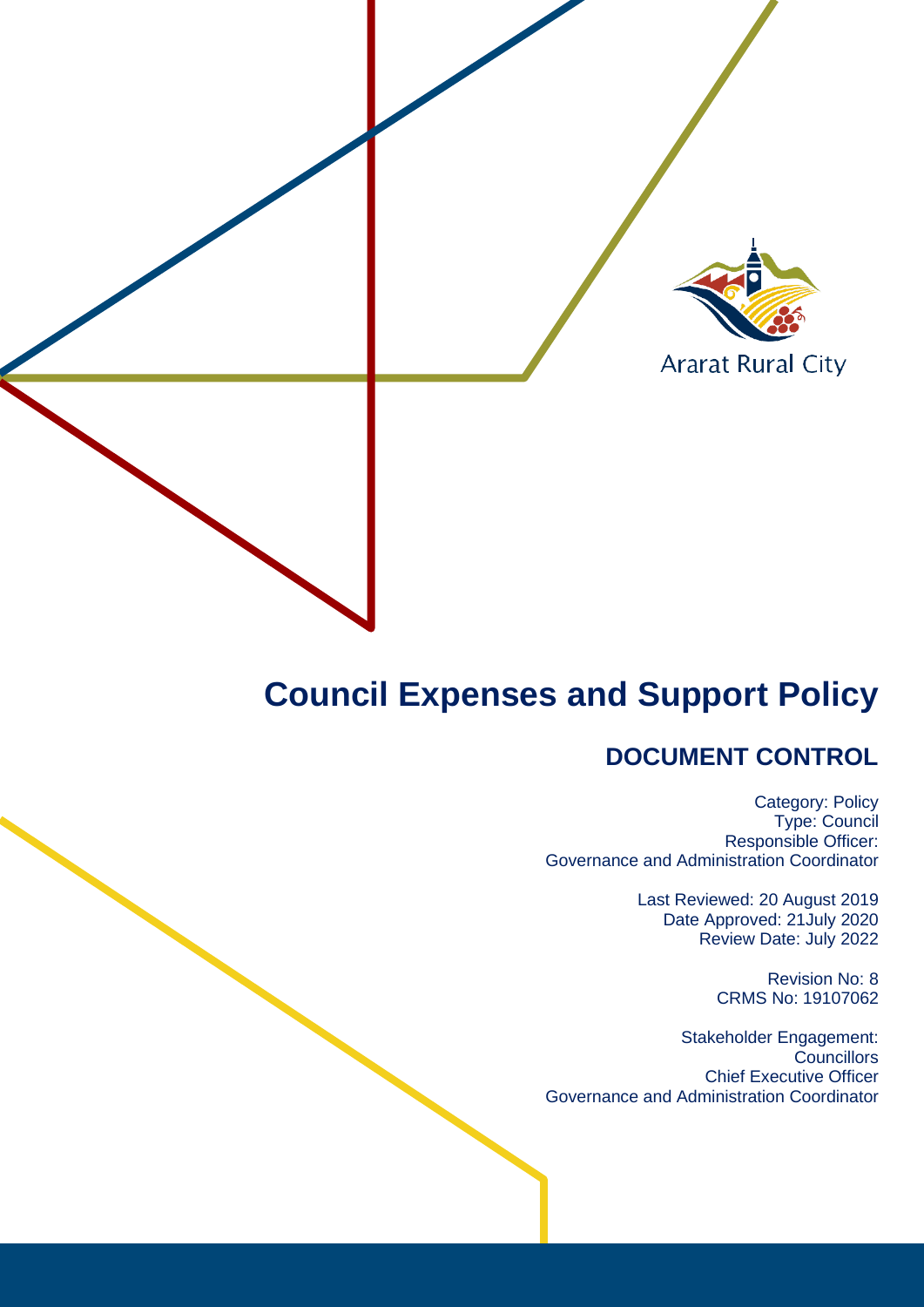

# **1 PURPOSE**

This policy supports Councillors and members of delegated committees to perform their role, as defined in the *Local Government Act 2020*, by ensuring that expenses reasonably incurred in the performance of their roles are reimbursed. The policy also provides guidance on:

- **Entitlements**
- Processes for reimbursement
- Support available to Councillors and delegated committees
- Reporting requirements.

The policy is intended to ensure that Councillors and members of delegated committees are supported to perform their duties without disadvantage.

# **2 SCOPE**

Section 41 of the Local Government Act 2020 provides that a Council must adopt and maintain an expenses policy in relation to reimbursement of out-of-pocket expenses of Councillors and members of delegated committees.

This Policy applies to:

- Councillors of the Ararat Rural City Council
- Members of delegated committees of Ararat Rural City Council

Councillors duties are those performed by a Councillor as a necessary part of their role in achieving the objectives of Council.

These duties may include (but are not limited to):

- Attendance at meetings of Council and its committees
- Attendance at briefing sessions, workshop, civic events or functions convened by Council
- Attendance at conferences, workshop, training programs related to the role of Councillor, Mayor or Deputy Mayor
- Attendance at meetings, events or functions representing Council
- Duties in relation to constituents concerning Council business.

Members of delegated committees exercise powers of Councillors, under delegation. This policy also applies to those members in the course of undertaking their role as delegated committee members.

# **3 POLICY**

Councillors and members of delegated committees are entitled, under section 40 of the *Local Government Act 2020*  (the Act)*,* to reimbursement of expenses reasonably incurred in the performance of their duties.

This policy ensures that the reimbursement of these expenses is in accordance with the Act and meets the Act's principles of public transparency; achieving the best outcomes for the municipal community; and ensuring the ongoing financial viability of the Council.

Councillors and members of delegated committees will be reimbursed for out-of-pocket expenses that are:

- Bona fide expenses **and**
- Have been reasonably incurred in the performance of the role of councillor; **and**
- Are reasonably necessary for the Councillor and member of a delegated committee to perform this role.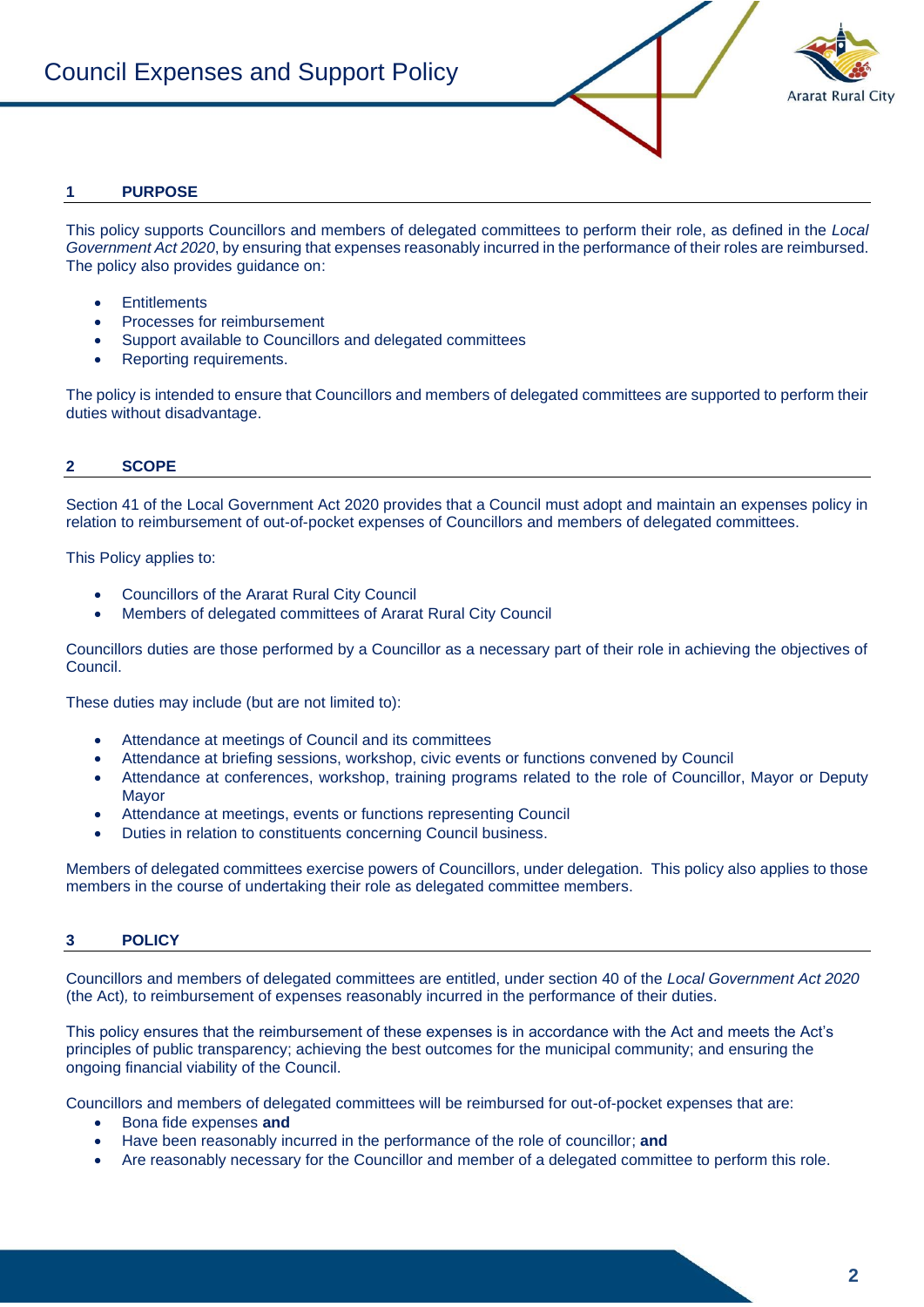

### **4 REIMBURSEMENT OF EXPENSES**

#### **4.1 Carer and dependent-related expenses**

Council will provide reimbursement of costs where the provision of childcare is reasonably required for a councillor or member of a delegated committee to perform their role (s 41(2)(c)).

This applies to the care of a dependent, while the councillor or delegated committee member is undertaking their official duties; and may include expenses such as hourly fees and booking fees, if applicable.

Council will provide reimbursement of costs where the provision of carer services is reasonably required when a councillor or delegated committee member who is a carer (see *Definitions*) incurs reasonable expenses in the performance of their duties (s 41(2)(d)).

Payments for carer and childcare services will not be made to a person who resides with the councillor or delegated committee member; has any financial or pecuniary interest with the councillor or delegated committee member; or has a relationship with the councillor, delegated committee member or their partner.

#### **4.2 Attendance and Travel Related Expenses**

The Mayor and Councillors receive invitations in their role as advocates and lobbyists for Council and Regional Projects. Within the capacity of the Council's budget such attendance and associated costs will be funded by Council under the administration of the Mayor and Chief Executive Officer.

Reimbursement for attendance at all other events, training opportunities, seminars and conferences, will require prior approval of the Mayor or Chief Executive Officer. A *"Conference – Seminar Attendance Application Form"* must be completed and submitted to the Mayor and Chief Executive Officer.

Attendance at any event overseas will require the approval of the full Council (air travel will be economy class). Interstate and overseas travel must be recorded in the Travel Register (Refer to the *International and Interstate Travel Policy and Application for International and Interstate Travel Form.*

Any other reasonable expense incurred whilst performing duties as a Councillor will be reimbursed only after approval by the Mayor and Chief Executive Officer where practicable.

All claims for reimbursement of expenses are to be submitted monthly and within the financial year in which they are incurred (no later than 30 June).

No expenses will be reimbursed without the appropriate documentation/receipts. Council will retain records of all claims for audit purposes. When claiming reimbursement expenses Councillors must use the *"Councillor Request for Reimbursement of Expenses Form"*. The form must include details of expenses and the community benefit along with copies of receipts/tax invoices.

Travel Expenses will be reimbursed for the following:

- Ordinary and Special Council Meetings, Briefings and formal Section 86 Committee Meetings;
- Meetings, seminars, conferences, events or functions as agreed by the Mayor or Chief Executive Officer from time to time, or by resolution of Council
- Council civic and ceremonial official functions.

Travel expenses will not be paid for travel undertaken at the choice of the Councillor or to inspect resident's inquiries or complaints.

Accommodation and related expenses (excluding mini bar costs and alcohol costs) required for attendance at seminars, conferences or attendance at events/functions will be approved by the Mayor or Chief Executive Officer.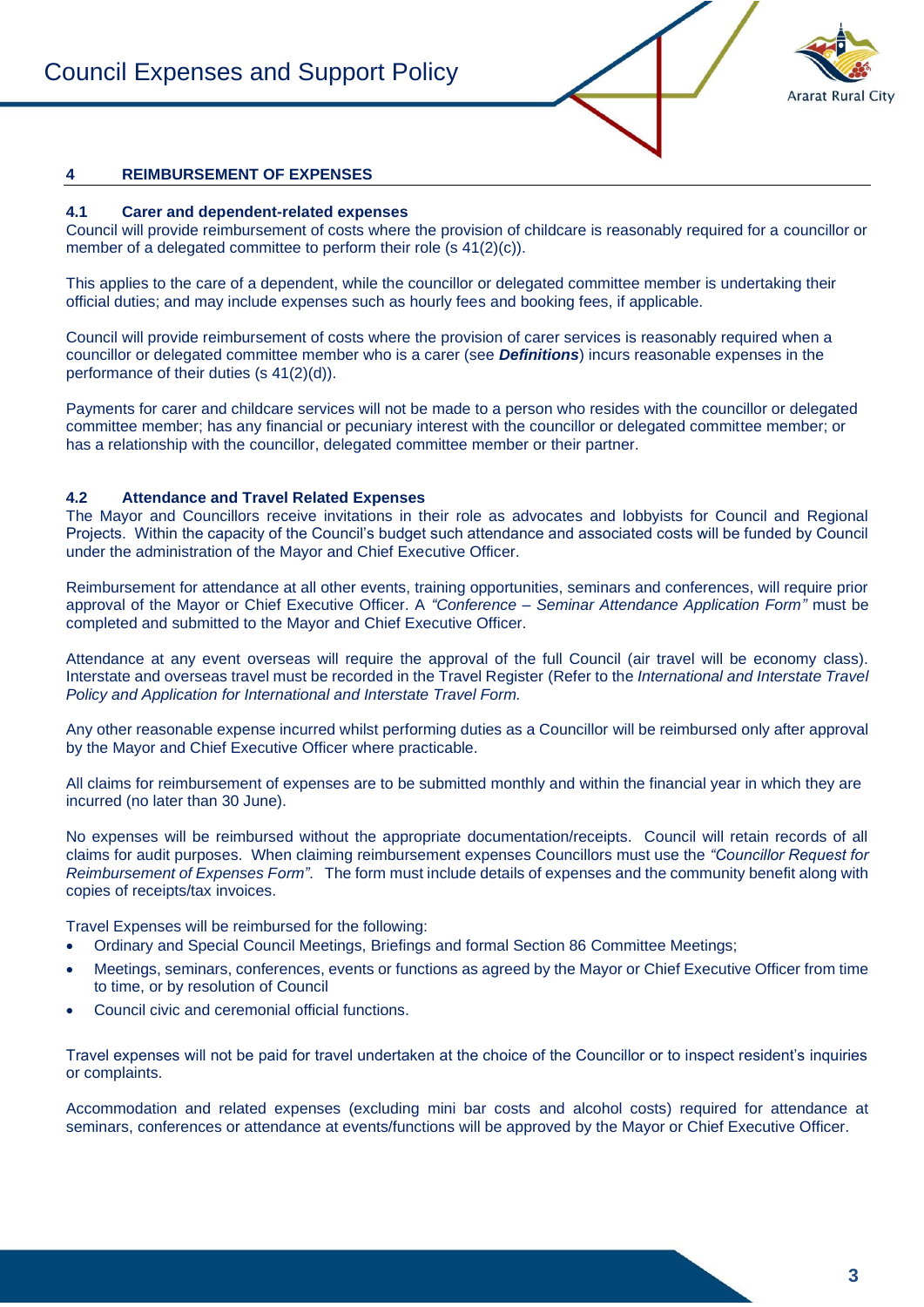

When claiming travel reimbursement expenses Councillors must use the *"Councillor Travel and Remote Travel Reimbursement Form"* . The form must include:

- Date of travel:
- Vehicle details;
- Destination;
- Odometer readings (start and finish);
- An explanation of the purpose of the business (ie function/event and the benefit to the community); and
- Signed confirmation of travel taken as part of role of Councillor.

All travelling expenses will be reimbursed at 85% of the current Australian Pay and Classification Scales as outlined in the Victorian Local Authorities Award 2001 (PLF011) clause 23.1.5.

Where practicable, and by prior arrangement through the Governance Team, a Council pool vehicle will be made available to Councillors for travel outside the municipality where use of private vehicles or other means is not practicable.

The costs of a partner accompanying a Councillor on a Council business trip will be borne by the Councillor.

#### **4.3 Exclusions**

Any expense arising from a breach of road, traffic, parking or other regulations or laws, including Council Local Laws, will not be reimbursed or funded in any way by Council.

#### **4.4 Other Expenses**

Other expenses incurred by a Councillor or delegated committee member whilst performing duties may be claimable subject to prior approval by the Mayor or Chief Executive Officer.

The cost of a partner, spouse or companion accompanying a Councillor on a business trip must be borne by the person.

#### **4.5 Reimbursement Claims Procedure**

- All reimbursement claims must be made on the approved expense reimbursement form outlined above, which are available on Docs on Tap or from the Governance Team
- Original receipts/tax invoices must be attached to the all claims (credit card receipts will not be accepted)
- Claims must be lodged with the Governance Team by the last day of the month.
- Claims will be processed by the Governance Team with sign off by either the Mayor or Chief Executive Officer
- All reimbursements will be paid by electronic funds transfer within 21 days of a compliant claim form being submitted.

#### **5 RESOURCES AND SUPPORT**

#### **5.1 Mayoral Car**

The Mayor shall have access to a fully maintained vehicle (including servicing, fuel card and insurance).

The make and model of the Mayoral vehicle shall be in accordance with the Council's Procurement Policy or at the discretion of the Chief Executive Officer.

The Mayoral vehicle shall be available for use by the Mayor in the discharge of his or her duties as the Mayor for their term. The vehicle may be used for reasonable private use by the Mayor.

The fuel card and an E-Tag are located in the Mayoral vehicle.

The Mayoral vehicle is required to be garaged off street. An odometer reading will be requested each month.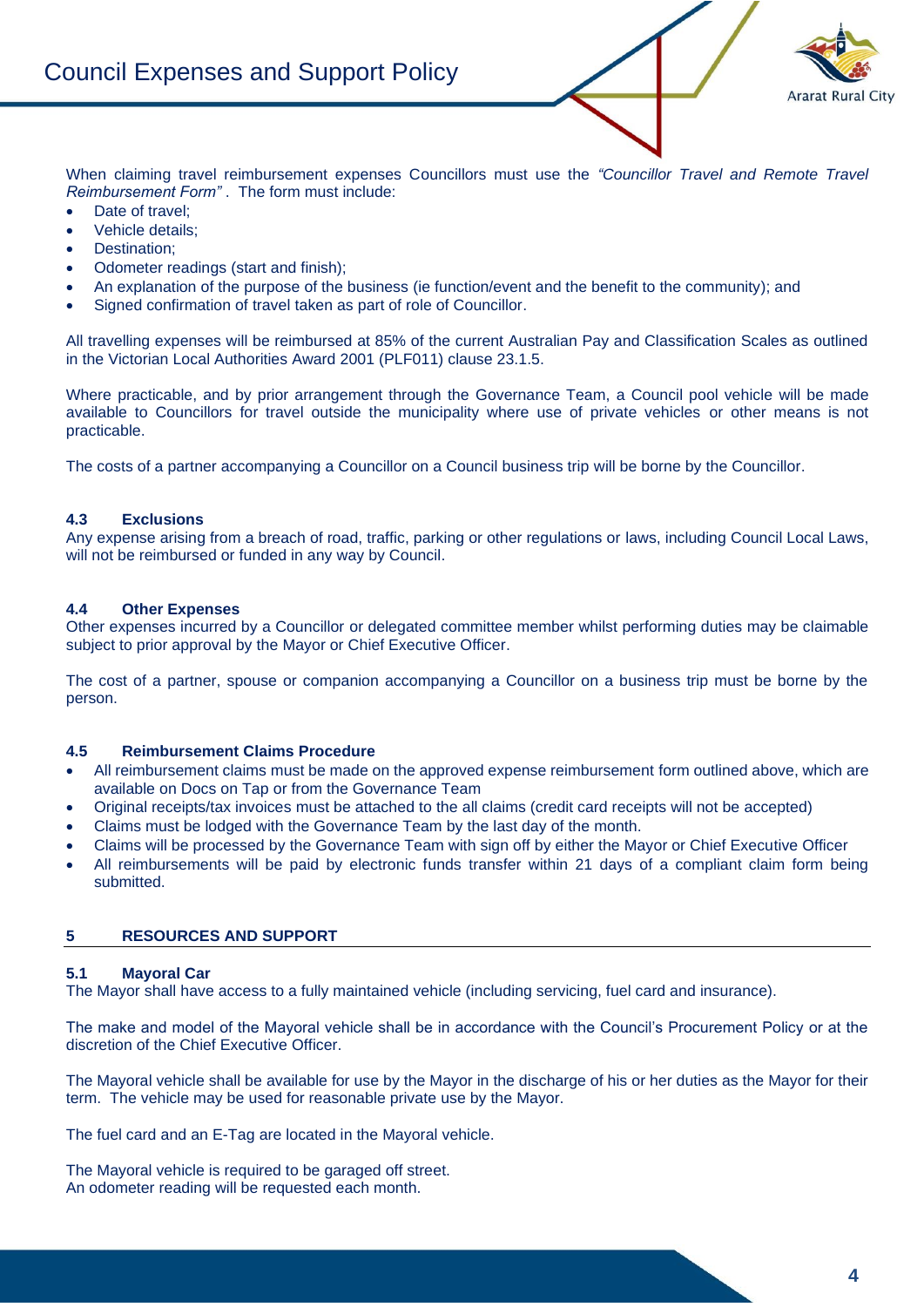

The Mayor is required to nominate any family member or associate who may drive the vehicle when accompanying the Mayor.

In the event of the Mayor taking leave of official duties or the Mayor not requiring full use of the vehicle, the Mayoral vehicle should be housed at the Municipal Depot and be available for the Deputy Mayor and Councillors in carrying out official duties on behalf of the Mayor and Council. Bookings for the Mayoral vehicle can be made through the Governance Team.

# **5.2 Access to Council's Pool Vehicles**

Council vehicles should be utilised for use on Council related business. Council vehicles can be booked through the Governance Team.

Use of Councillorprivate vehicles must be with prior approval by the Mayor or Chief Executive Officer.

#### **5.3 Public Transport**

Where possible the public transport network should be utilised to attend meetings and conferences.

#### **5.4 Administrative Support**

The Governance Team will provide secretarial support for the Mayor and Councillors. This includes:

- Diary Management;
- Responding to all correspondence;
- Responding to invitations;
- Bookings of conference registrations, travel arrangements and meeting rooms; and
- Processing Mayoral and Councillor Allowances and Councillor requests for Reimbursement of Expenses/Travel Claims.

#### **5.5 Mayor's Office**

A suitably equipped Mayoral office is available at the Municipal Officers, 59 Vincent Street, Ararat. The Mayoral office is all abilities accessible and is available during business hours only.

#### **5.6 Office Access**

Councillors are entitled to have access to the Municipal Offices during normal business hours.

Councillors must ensure that when they are within a staff-only area they avoid giving rise to the appearance that they may improperly influence Council staff decisions.

Access to the Shire Hall building is only available on Tuesday for Council Meetings and on other days as scheduled in the Councillors calendar.

#### **5.7 Office Equipment and Stationery**

Councillors will be provided the following for use while conducting Council business:

- Mobile phone
- Tablet
- Printer and printer consumables
- Provision of an email address
- Business Cards
- Name badges

In line with Council's waste management policy, wherever possible Councillor correspondence and information will be provided via email or electronic distribution.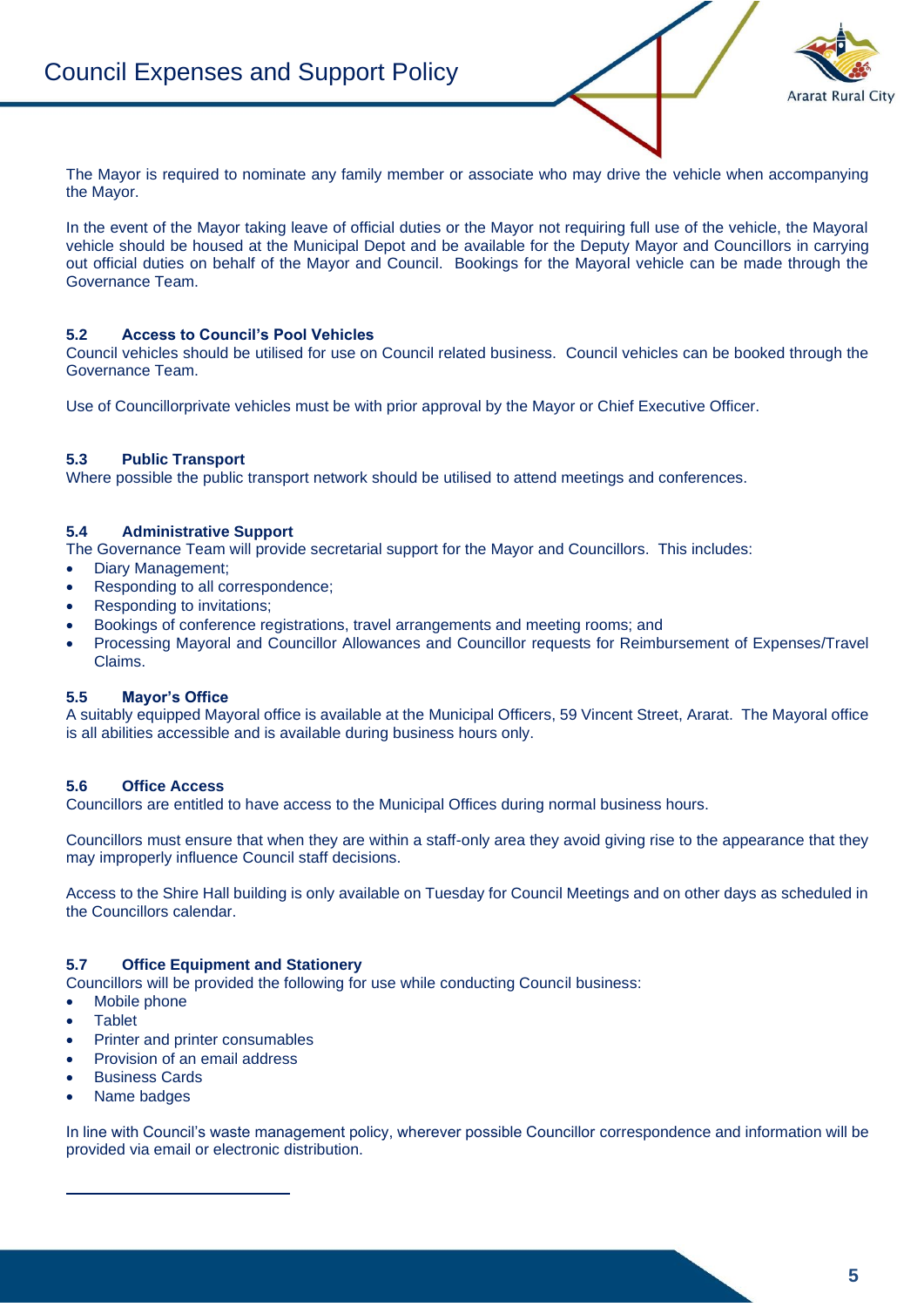

#### **5.8 Mobile Phones and Tablets**

Mobile phones and tablets purchased, maintained and provided by Council are to be used only for the conduct of Council related business.

All mobile phone handsets, tablets and service numbers are and shall be deemed Council property. All mobile handsets, tablets and services must be used in compliance with applicable licences, notices, contracts and agreements.

Due to the high incidence of mobile phone and tablet theft and misuse after loss, a mobile phone and tablet service must be cancelled immediately once it is determined missing.

Councillors are required to take adequate care and ensure that measures are taken to secure the mobile phone and tablet. This includes ensuring the mobile phone and tablet is not left unattended out of the workplace or in a vehicle. A Councillor may be responsible for any costs incurred if due care has not been taken of the allocated mobile phone and/or tablet.

The is imperative that the theft or loss be reported to the nearest police station and to Council as soon as possible.

Mobile Phones and Tablets must be PIN or fingerprint access enabled.

All Mayor and Councillors equipment must be returned to Council prior to election day without exception.

#### **5.9 Customer Relationship Management System (CRMS)**

Council receives many requests from residents. These may take the form of requests for information, requests for service, or comments on community issues, proposals for increases to Council facilities and services.

A computerised Customer Relationship Management System has been established to record and manage responses to these enquiries.

Although most residents and visitors make requests by telephone, in person, at Council Customer Service Centres or by mail, they may also approach a Councillor and request that he or she seeks a response from Council staff on their behalf.

Councillors are encouraged to submit these requests for service directly to Chief Executive Officer or the Governance Team so that they will be recorded in the Customer Relationship Management System and followed up as soon as possible.

If you have any questions in relation to a request, please contact the Governance Team for assistance.

#### **5.10 Correspondence**

All incoming correspondence to Councillors must be registered through Council's Customer Relationship Management System (CRMS).

Any item of correspondence addressed to the Mayor and/or Councillors will be registered and directed to the appropriate officer. A copy of correspondence addressed to the Mayor and/or Councillors will be provided to the Mayor or Councillors as addressed.

Correspondence received directly by Councillors should be forwarded to the Governance Team as soon as practicable so normal process can take place.

Any item of correspondence addressed to a particular Councillor by name, which is marked either confidential or personal, will be opened by the Governance Team, registered and directed as appropriate.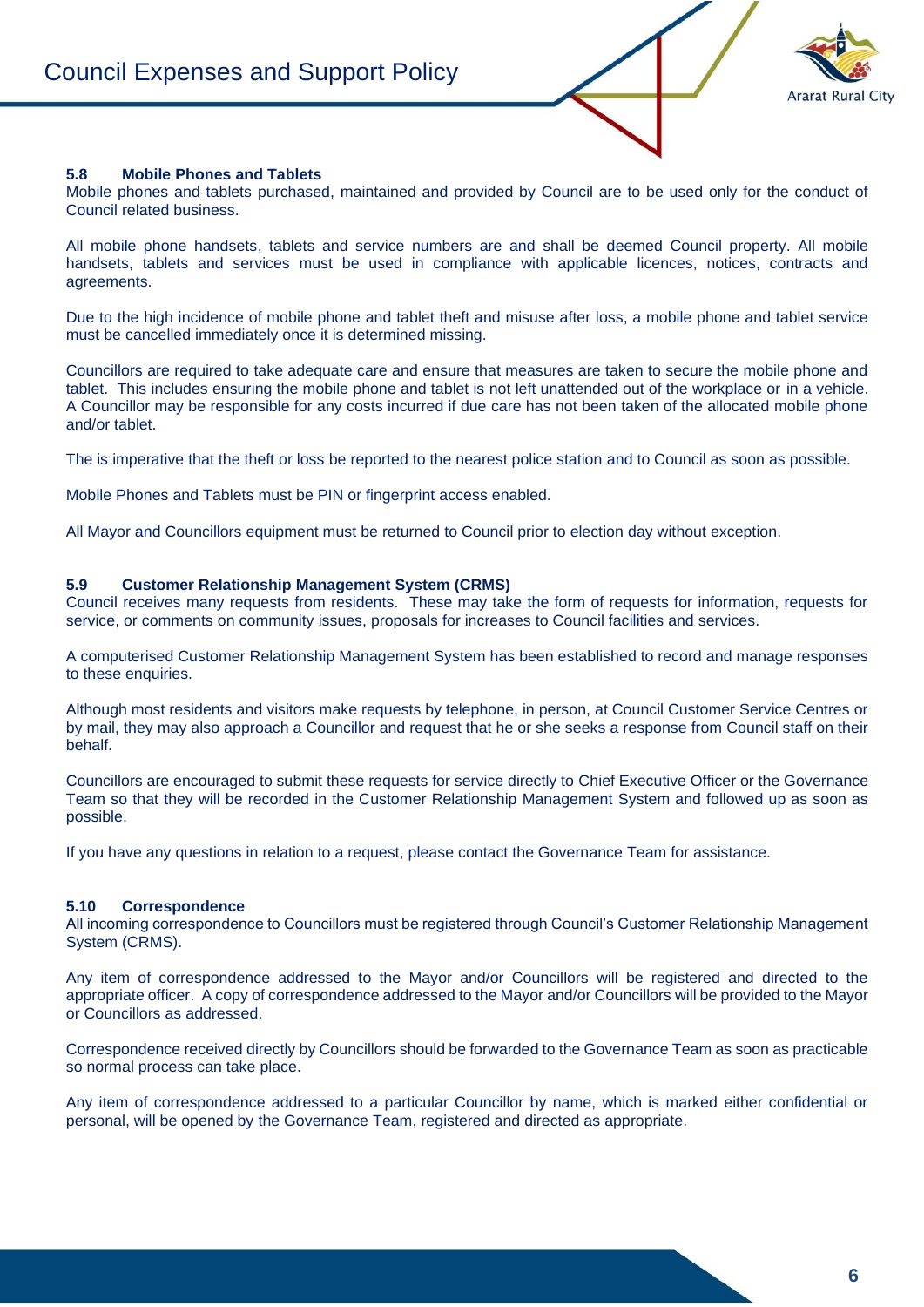

#### **5.11 Invitations**

The Mayor in consultation with Councillors will determine which Councillor/s will attend events on his or her behalf. An electronic calendar invitation will be forwarded to the Councillor/s attending the function/event. Invitations will also be listed on the Councillors diary (which is sent out weekly on the email).

Councillors should advise Governance Team of any invitations received, so the Mayor can discuss attendance with all Councillors.

#### **5.12 Use of Corporate Stationery and General Stationery**

Council's letterhead stationery is used only for official Council business and can only be used for official replies prepared for a Councillor by the Governance Team and signed/approved by the Mayor or Chief Executive Officer.

Any other use of Council's letterhead should be discussed with the Chief Executive Officer.

Councillors shall, upon request, be supplied with general stationery held or obtained general for the organisation's requirements. Stationery may include but not necessarily be limited to: Copy paper, writing pads, notebooks, business cards and personal diary.

#### **5.13 Photocopying**

Council related photocopying can only be carried out at the Municipal Offices upon authorisation by the Chief Executive Officer. Photocopying is not to be carried out at the Library, Visitor Information Centre or any other Council site. All photocopying will be carried out by an authorised officer.

#### **5.14 Health and Wellbeing**

In line with Ararat Rural City Council's commitment to promoting a healthy working environment, Councillors and delegated committee members are able to access (where required) Council's appointed confidential professional counselling service (EAP) to help resolve both personal and Council related problems or concerns that may impact on their capacity to effectively undertake their roles.

#### **5.15 Insurance**

#### Section 43 of the *Local Government Act 2020* provides:

A Council must indemnify and keep indemnified each Councillor, member of a delegated committee and member of a Community Asset Committee against all actions or claims whether arising during or after their term of office in respect of anything necessarily done or reasonably done or omitted to be done in good faith—

- (a) in the performance of a duty or a function or the exercise of a power under this Act, the regulations or a local law or any other Act; or
- (b) in the reasonable belief that the act or omission was in the performance of a duty or a function or the exercise of a power under this Act, the regulations or a local law or any other Act.

Council's insurance program provides coverage for Councillors and members of delegated committees under the following insurance policies

- Public Liability
- Professional Indemnity
- Councillors and Officers liability
- **Travel**

#### **5.16 Councillors Profiles on Website**

A page on Council's website will be provided outlining Councillor's profiles. The content for each Councillor profile will include a photograph, contact details, personal history, hobbies, vision and Council appointments.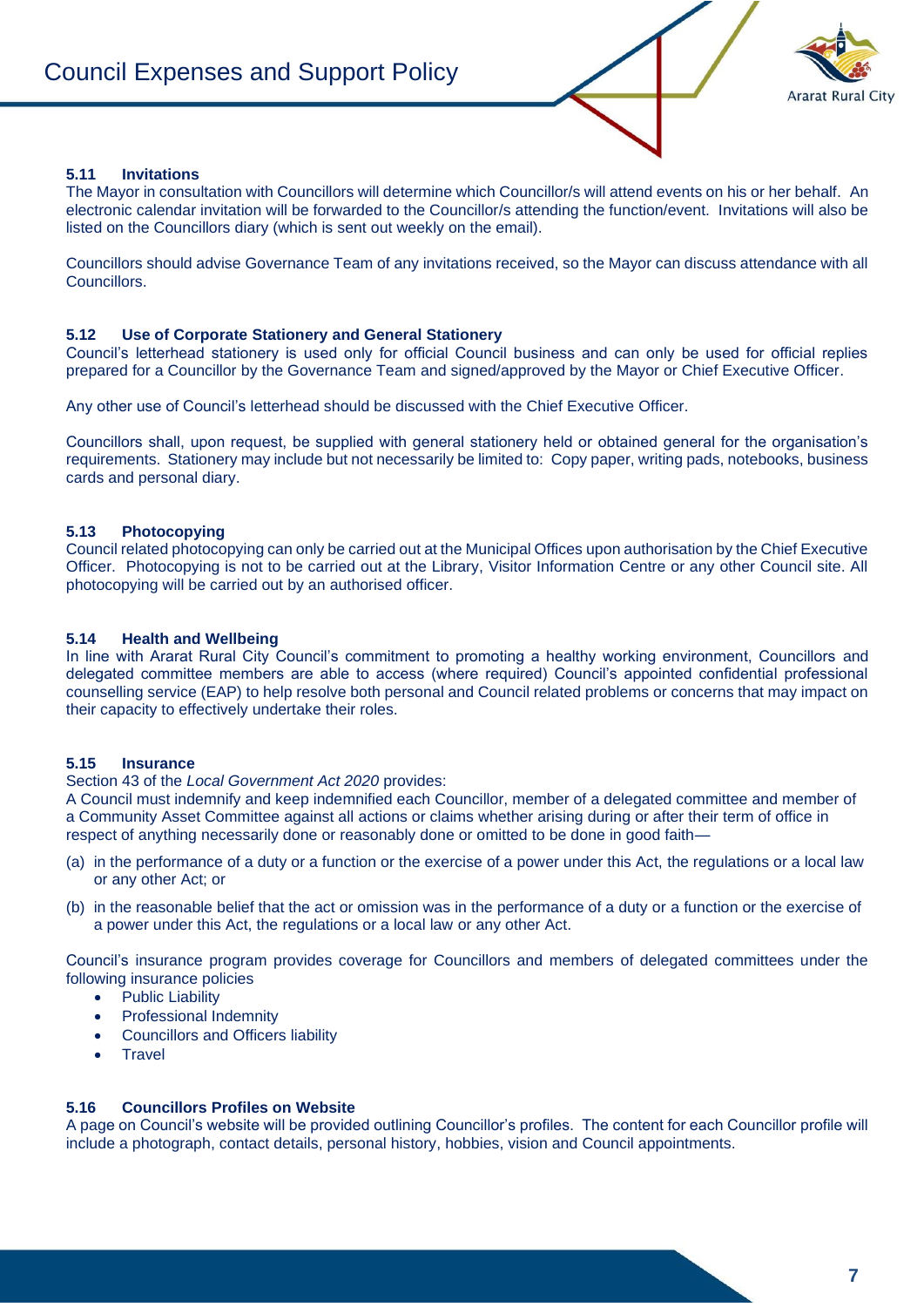

# **6 COUNCILLOR DEVELOPMENT**

#### **6.1 Induction Program**

Upon commencement of each electoral term, a purpose designed induction program will be provided to all Councillors. Councillors must actively participate in the induction program of Council.

The induction program will include the following elements:

- Relationships Building Councillors and senior staff, led by the Chief Executive Officer, have shared responsibility for the strategy, priorities, efficient resource use and overall performance of services delivered to the community. The strong working relationship is therefore critical;
- Roles and Responsibilities Understanding the separate but complementary roles of Council as a whole, Councillors, the Mayor and the Chief Executive Officer is fundamental to achieving outcomes for the local community;
- Councillor and Meeting Conduct Equally important to decision making is the smooth functioning of the elected Council and the cooperation of Councillors. The induction program will provide information about and discussion of the law and procedures of meetings as well as the provisions of the Councillor Code of Conduct.
- Strategic Directions As an early priority the incoming Council needs to review the strategic direction and major projects agreed by the previous Council and determine whether they will continue to be endorsed. The induction program will include briefings with sufficient detail to ensure that all Councillors have a common understanding of key policy areas, strategies, plans and ongoing projects.
- Values and Behaviours The incoming Council is required to review and adopt a Councillor Code of Conduct within four months of the election. The induction program will provide the opportunity for Councillors to contribute to the review and adoption of the Councillor Code of Conduct.

Induction plans will be made available to candidates prior to a General Election.

# **6.2 Training and Conferences**

Councillors will be given the opportunity to attend conferences and training sessions as they are important in enhancing the knowledge of Councillors and their ability to make contemporary, informed decisions.

The selection of the conference or training sessions should be based on its relevance to the responsibilities of the respective Councillor and any specific professional development needs.

#### **6.3 Professional Development**

Council is committed to the development of skilled, knowledgeable and dedicated Councillors. Council recognises the importance of Councillor training and education as an integral part of personal growth and organisational development in the performance of duties. Professional Development programs/courses are available to all Councillors.

Professional Development should be tested against the following criteria:

- Relevance in the Councillor's role and personal development needs:
- The desire of the Councillor to attend the course:
- The achievement of Council's Corporate aims and broad objectives:
- The efficient functioning of the council while absent from training;
- The availability of Councillor training funds;
- The consideration of time required for study; or
- The benefit to the community.

# **6.4 Councillor Training, Conference and Professional Development Reporting Requirements**

Attendance at conference or professional development event will be subject to a report to Council. The report is to be written, tabled at a Council Meeting within 2 months of the conference or professional development event and may be a joint report if more than one Councillor attended.

The report should include:

• Details of course topic, content, location, date and duration;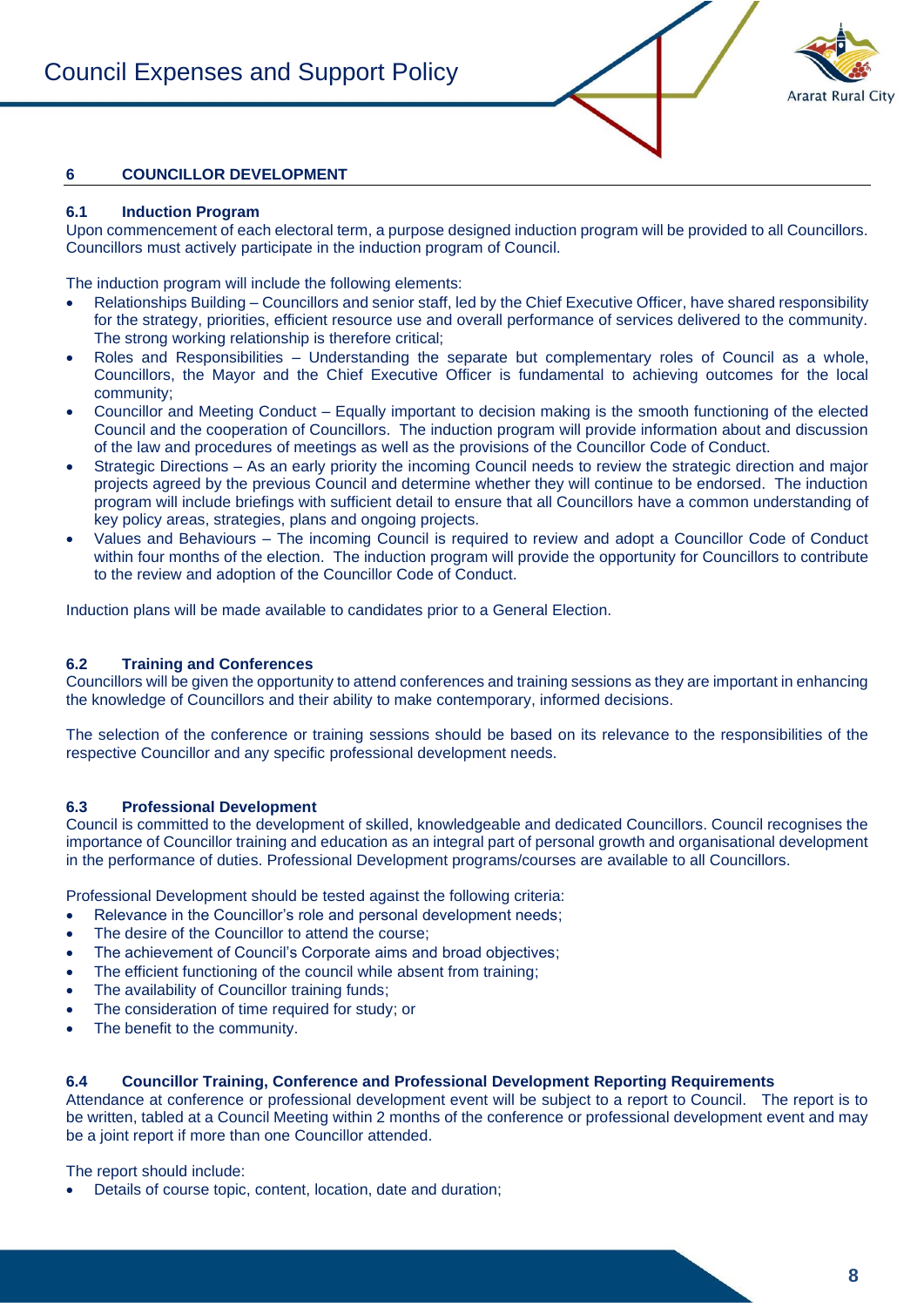# Council Expenses and Support Policy



- Relevance of conference, workshop, training to Council's business and Councillor's personal development requirements;
- Total cost covering course, course material, travel, accommodation and any other expenses for the Councillor; and
- Benefits to the community from attendance.

### **7 MAYOR AND COUNCILLOR ALLOWANCES**

The Mayor and Councillors are entitled to receive from the Council an allowance.

Councillors should obtain taxation advice from their accountant as these allowances are taxable and may therefore have individual tax implications. If a deduction is required, please contact the Governance Team.

It is the individual Councillor responsibility to notify Council of any changes to banking details, address or contact details. Council cannot be held responsible if errors occur due to lack of notification or incorrect details.

Mayoral and Councillors allowances are paid monthly by Electronic Funds Transfer.

#### **8 MONITORING, EVALUATING AND REVIEW**

#### **8.1 Audit Committee**

Quarterly reports of all Councillor and delegated committee member expenses will be provided to Council's Audit and Risk Committee.

The report will include:

- expenses incurred by Councillors during the quarter
- reimbursement claims made by councillors during the quarter
- reimbursements made by councillors during the quarter.

#### **8.2 Website**

The Councillor and Delegated Committee Member Expenses Report is published on the Council's website on a monthly basis. The report outlines the monthly and year to date amounts of expenses, which includes travel expenses, car mileage expenses (Mayoral car), carer and dependent related expenses, information andcommunication technology expenses and conference and training expenses (as per Local Government (Planning and Reporting) Regulations 2014 section 14(2)(db)).

#### **8.3 Annual Report**

The Annual Report shall include the amount paid or attributed to a Councillor and member of delegated committee and include travel expenses, car mileage expenses (Mayoral car), childcare expenses, information and Communication technology expenses and conference and training expenses.

#### **8.4 Policy Monitoring and Review**

Council commits to monitoring processes and decision making to understand the overall success of the policy's implementation.

A period review of the policy will be undertaken to ensure any changes required to strengthen or update the policy are made in a timely manner.